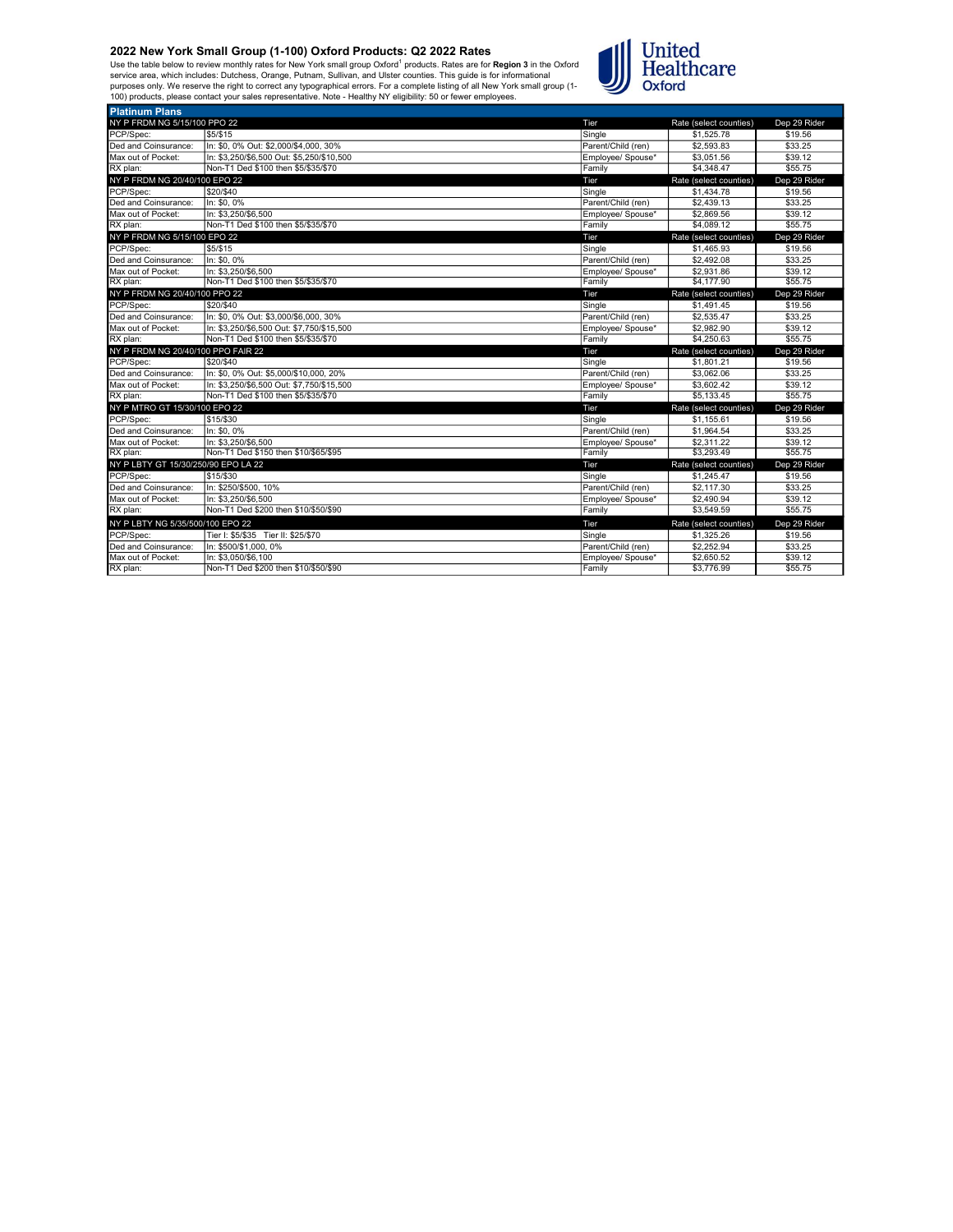Use the table below to review monthly rates for New York small group Oxford<sup>1</sup> products. Rates are for **Region 3** in the Oxford<br>service area, which includes: Dutchess, Orange, Putnam, Sullivan, and Ulster counties. This gu



| <b>Gold Plans</b>                    |                                                              |                             |                          |                    |
|--------------------------------------|--------------------------------------------------------------|-----------------------------|--------------------------|--------------------|
| NY G LBTY GT 30/60/1250/100 EPO 22   |                                                              | Tier                        | Rate (select counties)   | Dep 29 Rider       |
| PCP/Spec:                            | \$30/\$60                                                    | Single                      | \$1,119.96               | \$19.56            |
| Ded and Coinsurance:                 | In: \$1,250/\$2,500, 0%                                      | Parent/Child (ren)          | \$1,903.93               | \$33.25            |
|                                      |                                                              |                             |                          |                    |
| Max out of Pocket:                   | In: \$6,400/\$12,800                                         | Employee/ Spouse*           | \$2,239.92               | \$39.12            |
| RX plan:                             | Non-T1 Ded \$200 then \$10/\$50/\$90                         | Family                      | \$3,191.89               | \$55.75            |
| NY G FRDM NG 15/35/1750/90 EPO 22    |                                                              | Tier                        | Rate (select counties)   | Dep 29 Rider       |
| PCP/Spec:                            | \$15/\$35                                                    | Single                      | \$1,215.26               | \$19.56            |
| Ded and Coinsurance:                 | In: \$1,750/\$3,500, 10%                                     | Parent/Child (ren)          | \$2,065.94               | \$33.25            |
|                                      |                                                              |                             |                          |                    |
| Max out of Pocket:                   | In: \$7,500/\$15,000                                         | Employee/ Spouse*           | \$2,430.52               | \$39.12            |
| RX plan:                             | Non-T1 Ded \$150 then \$10/\$40/\$80                         | Family                      | \$3,463.49               | \$55.75            |
| NY G FRDM NG 25/40/1750/80 EPO 22    |                                                              | Tier                        | Rate (select counties)   | Dep 29 Rider       |
| PCP/Spec:                            | \$25/\$40                                                    | Single                      | \$1,205.36               | \$19.56            |
| Ded and Coinsurance:                 | In: \$1,750/\$3,500, 20%                                     | Parent/Child (ren)          | \$2,049.11               | \$33.25            |
|                                      | In: \$6.000/\$12.000                                         |                             | \$2,410.72               |                    |
| Max out of Pocket:                   |                                                              | Employee/ Spouse*           |                          | \$39.12            |
| RX plan:                             | Non-T1 Ded \$150 then \$10/\$40/\$80                         | Family                      | \$3,435.28               | \$55.75            |
| NY G FRDM NG 25/40/1500/80 PPO 22    |                                                              | Tier                        | Rate (select counties)   | Dep 29 Rider       |
| PCP/Spec:                            | \$25/\$40                                                    | Single                      | \$1,264.04               | \$19.56            |
| Ded and Coinsurance:                 | In: \$1,500/\$3,000, 20% Out: \$3,000/\$6,000, 40%           | Parent/Child (ren)          | \$2,148.87               | \$33.25            |
| Max out of Pocket:                   | In: \$6.800/\$13.600 Out: \$8.000/\$16.000                   | Employee/ Spouse*           | \$2,528.08               | \$39.12            |
|                                      |                                                              |                             |                          |                    |
| RX plan:                             | Non-T1 Ded \$150 then \$10/\$40/\$80                         | Family                      | \$3,602.51               | \$55.75            |
| NY G FRDM NG 50/50/1000/90 EPO 22    |                                                              | Tier                        | Rate (select counties)   | Dep 29 Rider       |
| PCP/Spec:                            | \$50/\$50                                                    | Single                      | \$1,228.75               | \$19.56            |
| Ded and Coinsurance:                 | In: \$1,000/\$2,000, 10%                                     | Parent/Child (ren)          | \$2,088.88               | \$33.25            |
|                                      |                                                              |                             |                          |                    |
| Max out of Pocket:                   | In: \$6,200/\$12,400                                         | Employee/ Spouse*           | \$2,457.50               | \$39.12            |
| RX plan:                             | Non-T1 Ded \$150 then \$10/\$40/\$80                         | Family                      | \$3,501.94               | \$55.75            |
| NY G FRDM NG 1500/90 PPO HSA 22      |                                                              | Tier                        | Rate (select counties)   | Dep 29 Rider       |
| PCP/Spec:                            | Deductible and Coinsurance                                   | Single                      | \$1,200.18               | \$19.56            |
| Ded and Coinsurance:                 | In: \$1.500/\$3.000, 10% Out: \$3.000/\$6.000, 40%           | Parent/Child (ren)          | \$2,040.31               | \$33.25            |
| Max out of Pocket:                   | In: \$5,500/\$11,000 Out: \$8,000/\$16,000                   | Employee/ Spouse*           | \$2,400.36               | \$39.12            |
|                                      |                                                              |                             | \$3,420.51               |                    |
| RX plan:                             | Ded Med/Rx then \$10/\$40/\$80                               | Family                      |                          | \$55.75            |
| NY G FRDM NG 1500/90 EPO HSA 22      |                                                              | Tier                        | Rate (select counties)   | Dep 29 Rider       |
| PCP/Spec:                            | Deductible and Coinsurance                                   | Single                      | \$1,150.12               | \$19.56            |
| Ded and Coinsurance:                 | In: \$1,500/\$3,000, 10%                                     | Parent/Child (ren)          | \$1,955.20               | \$33.25            |
| Max out of Pocket:                   | In: \$5,500/\$11,000                                         | Employee/ Spouse*           | \$2,300.24               | \$39.12            |
|                                      | Ded Med/Rx then \$10/\$40/\$80                               |                             | \$3,277.84               | \$55.75            |
| RX plan:                             |                                                              | Family                      |                          |                    |
| NY G MTRO GT 25/40/1250/80 EPO 22    |                                                              | Tier                        | Rate (select counties)   | Dep 29 Rider       |
| PCP/Spec:                            | \$25/\$40                                                    | Single                      | \$979.88                 | \$19.56            |
| Ded and Coinsurance:                 | In: \$1,250/\$2,500, 20%                                     | Parent/Child (ren)          | \$1,665.80               | \$33.25            |
| Max out of Pocket:                   | In: \$6,000/\$12,000                                         | Emplovee/ Spouse*           | \$1,959.76               | \$39.12            |
|                                      |                                                              |                             |                          |                    |
| RX plan:                             | Non-T1 Ded \$150 then \$10/\$65/\$95                         | Family                      | \$2,792.66               | \$55.75            |
| NY G MTRO GT 25/40/600/80 EPO HNY 22 |                                                              | Tier                        | Rate (select counties)   | Dep 29 Rider       |
| PCP/Spec:                            | \$25/\$40 after Deductible                                   | Single                      | \$840.37                 | \$19.56            |
| Ded and Coinsurance:                 | In: \$600/\$1,200, 20%                                       | Parent/Child (ren)          | \$1,428.63               | \$33.25            |
| Max out of Pocket:                   | In: \$4,000/\$8,000                                          | Employee/ Spouse*           | \$1,680.74               | \$39.12            |
| RX plan:                             | \$10/\$35/\$70                                               | Family                      | \$2,395.05               | \$55.75            |
|                                      |                                                              |                             |                          |                    |
| NY G LBTY NG 30/60/2000/70 EPO 22    |                                                              | Tier                        | Rate (select counties)   | Dep 29 Rider       |
| PCP/Spec:                            | \$30/\$60                                                    | Single                      | \$1,078.97               | \$19.56            |
| Ded and Coinsurance:                 | In: \$2,000/\$4,000, 30%                                     | Parent/Child (ren)          | \$1,834.25               | \$33.25            |
| Max out of Pocket:                   | In: \$8,400/\$16,800                                         | Employee/ Spouse*           | \$2,157.94               | \$39.12            |
| RX plan:                             | Non-T1 Ded \$200 then \$10/\$50/\$90                         | Family                      | \$3,075.06               | \$55.75            |
| NY G MTRO NG 25/40/1250/80 EPO ME 22 |                                                              |                             |                          | Dep 29 Rider       |
|                                      |                                                              | Tier                        | Rate (select counties)   |                    |
| PCP/Spec:                            | \$25/\$40                                                    | Single                      | \$1,015.15               | \$19.56            |
| Ded and Coinsurance:                 | In: \$1,250/\$2,500, 20%                                     | Parent/Child (ren)          | \$1,725.76               | \$33.25            |
| Max out of Pocket:                   | In: \$6,000/\$12,000                                         | Employee/ Spouse*           | \$2,030.30               | \$39.12            |
| RX plan:                             | Non-T1 Ded \$150 then \$10/\$65/\$95                         | Family                      | \$2,893.18               | \$55.75            |
| NY G FRDM NG 30/60/2250/70 EPO 22    |                                                              | Tier                        | Rate (select counties)   | Dep 29 Rider       |
| PCP/Spec:                            |                                                              |                             |                          |                    |
|                                      | \$30/\$60                                                    | Single                      | \$1,134.16               | \$19.56            |
| Ded and Coinsurance:                 | In: \$2,250/\$4,500, 30%                                     | Parent/Child (ren)          | \$1,928.07               | \$33.25            |
| Max out of Pocket:                   | In: \$8,700/\$17,400                                         | Employee/ Spouse*           | \$2,268.32               | \$39.12            |
| RX plan:                             | Non-T1 Ded \$150 then \$10/\$40/\$80                         | Family                      | \$3.232.36               | \$55.75            |
| NY G I BTY NG 25/50/100 FPO ZD 22    |                                                              |                             | Rate (select count       | ep 29 Rid          |
| PCP/Spec:                            | \$25/\$50                                                    | Single                      | \$1,223.87               | \$19.56            |
|                                      |                                                              |                             |                          |                    |
| Ded and Coinsurance:                 | In: \$0, 0%                                                  | Parent/Child (ren)          | \$2,080.58               | \$33.25            |
| Max out of Pocket:                   | In: \$6.000/\$12.000                                         | Employee/ Spouse*           | \$2,447.74               | \$39.12            |
| RX plan:                             | Non-T1 Ded \$200 then \$10/\$50/\$90                         | Family                      | \$3,488.03               | \$55.75            |
| NY G LBTY NG 1500/90 EPO HSAM 22     |                                                              | Tier                        | Rate (select counties)   | Dep 29 Rider       |
|                                      |                                                              |                             |                          |                    |
| PCP/Spec:                            | Deductible and Coinsurance                                   | Single                      | \$1,092.31               | \$19.56            |
| Ded and Coinsurance:                 | In: \$1,500/\$3,000, 10%                                     | Parent/Child (ren)          | \$1,856.93               | \$33.25            |
| Max out of Pocket:                   | In: \$5.500/\$11.000                                         | Employee/ Spouse*           | \$2,184.62               | \$39.12            |
| RX plan:                             | Ded Med/Rx then \$10/\$50/\$90                               | Family                      | \$3,113.08               | \$55.75            |
| NY G LBTY NG 20/40/2000/80 EPO 22    |                                                              | Tier                        | Rate (select counties)   | Dep 29 Rider       |
| PCP/Spec:                            | Tier I: \$20/\$40 Tier II: \$40/\$80                         | Single                      | \$1,090.23               | \$19.56            |
| Ded and Coinsurance:                 | In: \$2,000/\$4,000, 20%                                     |                             |                          |                    |
|                                      |                                                              | Parent/Child (ren)          | \$1,853.39               | \$33.25            |
| Max out of Pocket:                   | In: \$8,500/\$17,000                                         | Employee/ Spouse*           | \$2,180.46               | \$39.12            |
| RX plan:                             | Non-T1 Ded \$200 then \$10/\$50/\$90                         | Family                      | \$3,107.16               | \$55.75            |
| NY G FRDM NG 1750/100 EPO HSAM 22    |                                                              | Tier                        | Rate (select counties)   | Dep 29 Rider       |
| PCP/Spec:                            | Deductible and Coinsurance                                   | Single                      | \$1,170.08               | \$19.56            |
| Ded and Coinsurance:                 |                                                              | Parent/Child (ren)          |                          | \$33.25            |
|                                      | In: \$1,750/\$3,500, 0%                                      |                             | \$1,989.14               |                    |
| Max out of Pocket:                   | In: \$6,800/\$13,600                                         | Employee/ Spouse*           | \$2,340.16               | \$39.12            |
| RX plan:                             | Ded Med/Rx then \$10/\$40/\$80                               | Family                      | \$3,334.73               | \$55.75            |
|                                      |                                                              |                             |                          |                    |
|                                      |                                                              | Tier                        | Rate (select counties)   | Dep 29 Rider       |
| NY G FRDM NG 25/50/100 EPO 22        |                                                              |                             |                          |                    |
| PCP/Spec:                            | \$25/\$50                                                    | Single                      | \$1,293.38               | \$19.56            |
| Ded and Coinsurance:                 | In: \$0, 0%                                                  | Parent/Child (ren)          | \$2,198.75               | \$33.25            |
| Max out of Pocket:<br>RX plan:       | In: \$6,000/\$12,000<br>Non-T1 Ded \$150 then \$10/\$65/\$95 | Employee/ Spouse*<br>Family | \$2,586.76<br>\$3,686.13 | \$39.12<br>\$55.75 |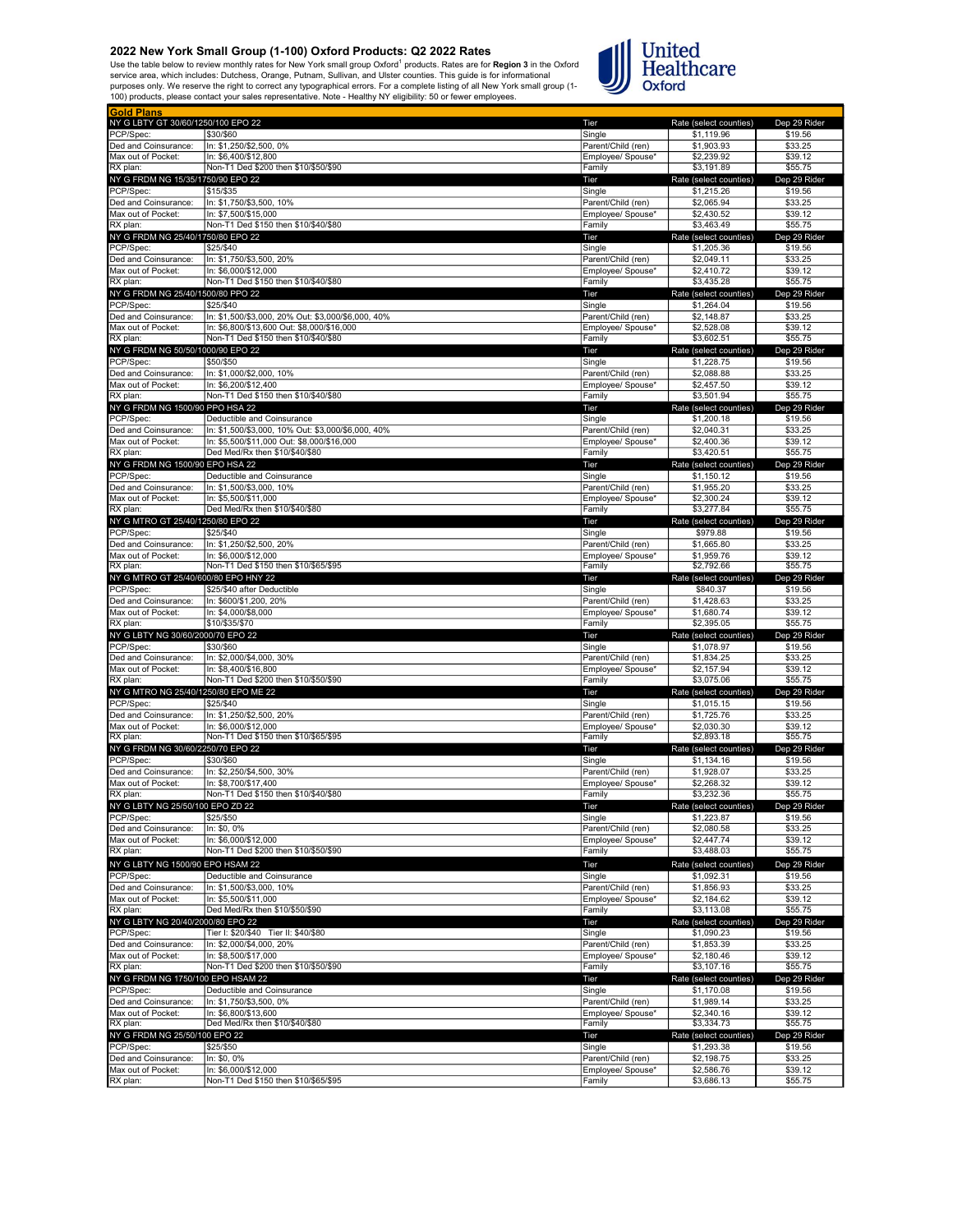Use the table below to review monthly rates for New York small group Oxford<sup>1</sup> products. Rates are for **Region 3** in the Oxford<br>service area, which includes: Dutchess, Orange, Putnam, Sullivan, and Ulster counties. This gu



| NY S LBTY NG 40/70/3000/65 EPO 22            |                                                              | Tier                         | Rate (select counties)   | Dep 29 Rider       |
|----------------------------------------------|--------------------------------------------------------------|------------------------------|--------------------------|--------------------|
| PCP/Spec:                                    | \$40/\$70                                                    | Single                       | \$960.74                 | \$19.56            |
| Ded and Coinsurance:                         | In: \$3,000/\$6,000, 35%                                     | Parent/Child (ren)           | \$1,633.26               | \$33.25            |
| Max out of Pocket:                           | In: \$8,700/\$17,400                                         | Employee/ Spouse*            | \$1,921.48               | \$39.12            |
| RX plan:                                     | Non-T1 Ded \$200 then \$10/\$50/\$90                         | Family                       | \$2,738.11               | \$55.75            |
| NY S FRDM NG 40/70/3000/65 EPO 22            |                                                              | Tier                         | Rate (select counties)   | Dep 29 Rider       |
| PCP/Spec:                                    | \$40/\$70                                                    | Single                       | \$1,015.19               | \$19.56            |
| Ded and Coinsurance:                         | In: \$3,000/\$6,000, 35%                                     | Parent/Child (ren)           | \$1,725.82               | \$33.25            |
| Max out of Pocket:<br>RX plan:               | In: \$8,700/\$17,400<br>Non-T1 Ded \$200 then \$10/\$40/\$80 | Employee/ Spouse*<br>Family  | \$2,030.38<br>\$2,893.29 | \$39.12<br>\$55.75 |
|                                              |                                                              |                              |                          |                    |
| NY S LBTY NG 30/75/3500/60 EPO 22            |                                                              | Tier                         | Rate (select counties)   | Dep 29 Rider       |
| PCP/Spec:<br>Ded and Coinsurance:            | \$30/\$75<br>In: \$3,500/\$7,000, 40%                        | Single<br>Parent/Child (ren) | \$940.79<br>\$1,599.34   | \$19.56<br>\$33.25 |
| Max out of Pocket:                           | In: \$8.700/\$17.400                                         | Employee/ Spouse*            | \$1,881.58               | \$39.12            |
| RX plan:                                     | Non-T1 Ded \$200 then \$10/\$50/50%, max \$800               | Family                       | \$2.681.25               | \$55.75            |
| NY S MTRO GT 30/80/3500/70 EPO 22            |                                                              | Tier                         | Rate (select counties)   | Dep 29 Rider       |
| PCP/Spec:                                    | \$30/\$80                                                    | Single                       | \$814.44                 | \$19.56            |
| Ded and Coinsurance:                         | In: \$3,500/\$7,000, 30%                                     | Parent/Child (ren)           | \$1,384.55               | \$33.25            |
| Max out of Pocket:                           | In: \$8,700/\$17,400                                         | Employee/ Spouse*            | \$1,628.88               | \$39.12            |
| RX plan:                                     | Non-T1 Ded \$150 then \$10/\$65/\$95                         | Family                       | \$2,321.15               | \$55.75            |
| NY S FRDM NG 30/60/2000/80 PPO HSA 22        |                                                              | Tier                         | Rate (select counties)   | Dep 29 Rider       |
| PCP/Spec:                                    | \$30/\$60 after Deductible                                   | Single                       | \$1,067.52               | \$19.56            |
| Ded and Coinsurance:                         | In: \$2,000/\$4,000, 20% Out: \$4,000/\$8,000, 50%           | Parent/Child (ren)           | \$1,814.78               | \$33.25            |
| Max out of Pocket:                           | In: \$6,900/\$13,800 Out: \$10,500/\$21,000                  | Employee/ Spouse*            | \$2,135.04               | \$39.12            |
| RX plan:                                     | Ded Med/Rx then \$10/\$40/\$80                               | Family                       | \$3,042.43               | \$55.75            |
| NY S LBTY GT 25/50/4500/50 EPO 22            |                                                              | Tier                         | Rate (select counties)   | Dep 29 Rider       |
| PCP/Spec:                                    | \$25/\$50                                                    | Single                       | \$922.99                 | \$19.56            |
| Ded and Coinsurance:                         | In: \$4,500/\$9,000, 50%                                     | Parent/Child (ren)           | \$1,569.08               | \$33.25            |
| Max out of Pocket:                           | In: \$8,700/\$17,400                                         | Employee/ Spouse*            | \$1,845.98               | \$39.12            |
| RX plan:                                     | Non-T1 Ded \$200 then \$10/\$50/\$90                         | Family                       | \$2,630.52               | \$55.75            |
| NY S FRDM NG 40/70/3000/65 PPO 22            |                                                              | Tier                         | Rate (select counties)   | Dep 29 Rider       |
| PCP/Spec:                                    | \$40/\$70                                                    | Single                       | \$1,064.75               | \$19.56            |
| Ded and Coinsurance:                         | In: \$3,000/\$6,000, 35% Out: \$4,000/\$8,000, 50%           | Parent/Child (ren)           | \$1,810.08               | \$33.25            |
| Max out of Pocket:                           | In: \$8,700/\$17,400 Out: \$10,500/\$21,000                  | Employee/ Spouse*            | \$2,129.50               | \$39.12            |
| RX plan:                                     | Non-T1 Ded \$200 then \$10/\$40/\$80                         | Family                       | \$3,034.54               | \$55.75            |
| NY S FRDM NG 25/50/2250/80 EPO HSA 22        |                                                              | Tier                         | Rate (select counties)   | Dep 29 Rider       |
| PCP/Spec:                                    | \$25/\$50 after Deductible                                   | Single                       | \$1,025.82               | \$19.56            |
| Ded and Coinsurance:                         | In: \$2,250/\$4,500, 20%                                     | Parent/Child (ren)           | \$1,743.89               | \$33.25            |
| Max out of Pocket:                           | In: \$6,900/\$13,800                                         | Employee/ Spouse*            | \$2,051.64               | \$39.12            |
| RX plan:                                     | Ded Med/Rx then \$10/\$40/\$80                               | Family                       | \$2,923.59               | \$55.75            |
| NY S FRDM NG 2000/70 EPO HSA 22<br>PCP/Spec: |                                                              | Tier                         | Rate (select counties)   | Dep 29 Rider       |
| Ded and Coinsurance:                         | Deductible and Coinsurance<br>In: \$2,000/\$4,000, 30%       | Single<br>Parent/Child (ren) | \$1,006.96<br>\$1,711.83 | \$19.56<br>\$33.25 |
| Max out of Pocket:                           | In: \$7,050/\$14,100                                         | Employee/ Spouse*            | \$2,013.92               | \$39.12            |
| RX plan:                                     | Ded Med/Rx then \$10/\$40/\$80                               | Family                       | \$2,869.84               | \$55.75            |
| NY S MTRO NG 30/80/3500/70 EPO ME 22         |                                                              | Tier                         | Rate (select counties)   | Dep 29 Rider       |
| PCP/Spec:                                    | \$30/\$80                                                    | Single                       | \$843.77                 | \$19.56            |
| Ded and Coinsurance:                         | In: \$3,500/\$7,000, 30%                                     | Parent/Child (ren)           | \$1,434.41               | \$33.25            |
| Max out of Pocket:                           | In: \$8,700/\$17,400                                         | Employee/ Spouse*            | \$1,687.54               | \$39.12            |
| RX plan:                                     | Non-T1 Ded \$150 then \$10/\$65/\$95                         | Family                       | \$2,404.74               | \$55.75            |
| NY S LBTY NG 25/50/2500/80 EPO HSA 22        |                                                              | Tier                         | Rate (select counties)   | Dep 29 Rider       |
| PCP/Spec:                                    | \$25/\$50 after Deductible                                   | Single                       | \$959.90                 | \$19.56            |
|                                              |                                                              |                              |                          |                    |
| Ded and Coinsurance:                         | In: \$2,500/\$5,000, 20%                                     | Parent/Child (ren)           | \$1,631.83               | \$33.25            |
| Max out of Pocket:                           | In: \$6,900/\$13,800                                         | Employee/ Spouse*            | \$1,919.80               | \$39.12            |
| RX plan:                                     | Ded Med/Rx then \$10/\$50/\$90                               | Family                       | \$2,735.72               | \$55.75            |
| NY S MTRO GT 35/50/3500/70 EPO HSA 22        |                                                              | Tier                         | Rate (select counties)   | Dep 29 Rider       |
| PCP/Spec:                                    | \$35/\$50 after Deductible                                   | Single                       | \$774.25                 | \$19.56            |
| Ded and Coinsurance:                         | In: \$3,500/\$7,000, 30%                                     | Parent/Child (ren)           | \$1,316.23               | \$33.25            |
| Max out of Pocket:                           | In: \$7.050/\$14.100                                         | Employee/ Spouse*            | \$1,548.50               | \$39.12            |
| RX plan:                                     | Ded Med/Rx then \$10/\$65/50%, max \$800                     | Family                       | \$2,206.61               | \$55.75            |
| NY S MIRO NG 50/100/100 EPO ZD 22            |                                                              | l ler                        | Rate (select counties)   | Dep 29 Ride        |
| PCP/Spec:                                    | \$50/\$100                                                   | Single                       | \$947.44                 | \$19.56            |
| Ded and Coinsurance:<br>Max out of Pocket:   | In: \$0.0%<br>In: \$8.700/\$17.400                           | Parent/Child (ren)           | \$1,610.65               | \$33.25            |
| RX plan:                                     | Non-T1 Ded \$150 then \$10/\$65/\$95                         | Employee/ Spouse*<br>Family  | \$1,894.88<br>\$2,700.20 | \$39.12<br>\$55.75 |
| NY S LBTY NG 4000/80 EPO HSAM 22             |                                                              | Tier                         | Rate (select counties)   | Dep 29 Rider       |
| PCP/Spec:                                    | Deductible and Coinsurance                                   | Single                       | \$902.55                 | \$19.56            |
| Ded and Coinsurance:                         | In: \$4,000/\$8,000, 20%                                     | Parent/Child (ren)           | \$1,534.34               | \$33.25            |
| Max out of Pocket:                           | In: \$7,050/\$14,100                                         | Employee/ Spouse*            | \$1,805.10               | \$39.12            |
| RX plan:                                     | Ded Med/Rx then \$10/\$50/\$90                               | Family                       | \$2,572.27               | \$55.75            |
| NY S LBTY NG 50/100/100 EPO ZD 22            |                                                              | Tier                         | Rate (select counties)   | Dep 29 Rider       |
| PCP/Spec:                                    | \$50/\$100                                                   | Single                       | \$1,071.56               | \$19.56            |
| Ded and Coinsurance:                         | In: \$0, 0%                                                  | Parent/Child (ren)           | \$1,821.65               | \$33.25            |
| Max out of Pocket:                           | In: \$8.700/\$17.400                                         | Employee/ Spouse*            | \$2,143.12               | \$39.12            |
| RX plan:                                     | Non-T1 Ded \$150 then \$10/\$65/\$95                         | Family                       | \$3,053.95               | \$55.75            |
| NY S LBTY NG 25/45/5000/50 EPO 22            |                                                              | Tier                         | Rate (select counties)   | Dep 29 Rider       |
| PCP/Spec:                                    | Tier I: \$25/\$45 Tier II: \$45/\$75                         | Single                       | \$931.79                 | \$19.56            |
| Ded and Coinsurance:                         | In: \$5,000/\$10,000, 50%                                    | Parent/Child (ren)           | \$1,584.04               | \$33.25            |
| Max out of Pocket:                           | In: \$8.700/\$17.400                                         | Employee/ Spouse*            | \$1,863.58               | \$39.12            |
| RX plan:                                     | Non-T1 Ded \$200 then \$10/\$50/\$90                         | Family                       | \$2,655.60               | \$55.75            |
| NY S LBTY NG 40/70/4500/60 EPO 22            | \$40/\$70                                                    | Tier                         | Rate (select counties)   | Dep 29 Rider       |
| PCP/Spec:                                    |                                                              | Single                       | \$942.33                 | \$19.56            |
| Ded and Coinsurance:                         | In: \$4,500/\$9,000, 40%<br>In: \$8,700/\$17,400             | Parent/Child (ren)           | \$1,601.96               | \$33.25<br>\$39.12 |
| Max out of Pocket:<br>RX plan:               | Non-T1 Ded \$200 then \$10/\$50/\$90                         | Employee/ Spouse*<br>Family  | \$1,884.66<br>\$2,685.64 | \$55.75            |
| NY S FRDM NG 50/100/100 EPO ZD 22            |                                                              | Tier                         | Rate (select counties)   | Dep 29 Rider       |
| PCP/Spec:                                    | \$50/\$100                                                   | Single                       | \$1,129.48               | \$19.56            |
| Ded and Coinsurance:                         | In: \$0, 0%                                                  | Parent/Child (ren)           | \$1,920.12               | \$33.25            |
| Max out of Pocket:                           | In: \$8,700/\$17,400                                         | Employee/ Spouse*            | \$2,258.96               | \$39.12            |
| RX plan:                                     | Non-T1 Ded \$150 then \$10/\$65/\$95                         | Family                       | \$3,219.02               | \$55.75            |
| NY S MTRO GT 40/70/3000/65 EPO 22            |                                                              | Tier                         | Rate (select counties)   | Dep 29 Rider       |
| PCP/Spec:                                    | \$40/\$70                                                    | Single                       | \$849.45                 | \$19.56            |
| Ded and Coinsurance:                         | In: \$3,000/\$6,000, 35%                                     | Parent/Child (ren)           | \$1,444.07               | \$33.25            |
| Max out of Pocket:<br>RX plan:               | In: \$8,700/\$17,400<br>Non-T1 Ded \$200 then \$10/\$50/\$90 | Employee/ Spouse*<br>Family  | \$1,698.90<br>\$2,420.93 | \$39.12<br>\$55.75 |